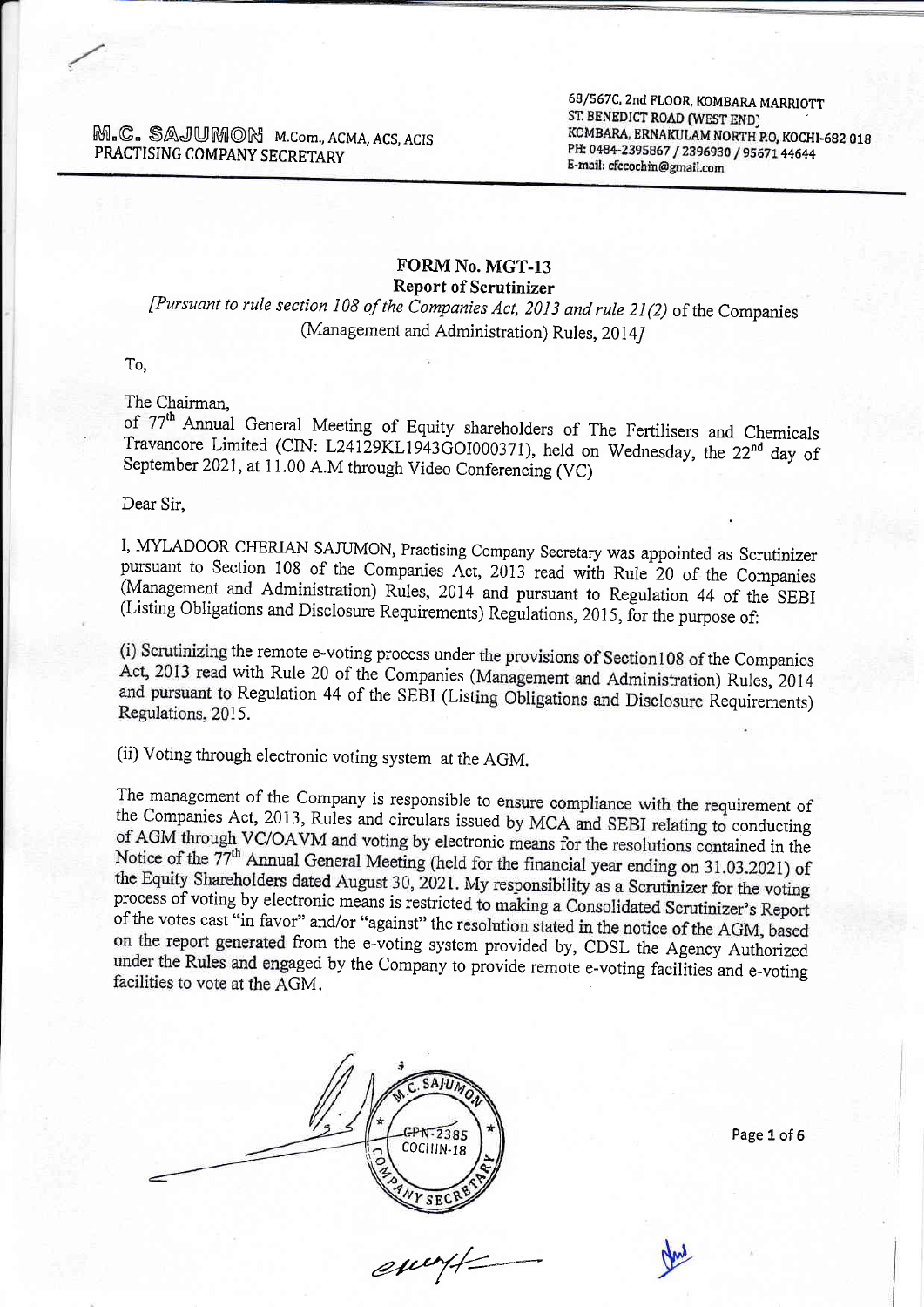I submit our report as under:

- 1. The remote E-Voting period remained open from 9.00 a.m. on Sunday, September 19,202t up to 5,00 p.m. on Tuesday 21.09.2021.
- 2. The Annual Report, the Notice of Annual General Meeting and the e-voting instructions siip were sent only by the electronic mode (e-mail) to those members whose e-maiJ addresses were registered with the Company / Depository Participants / Depositories pursuant to MCA Circular Nos.14/2020 dated April 08,2020, 17/2020 dated April 13,2020, 20/2020 dated May 05,2020 and 02/2021dated January 13, 2021 and SEBI Circular No. SEBI/HO/CFD/CMD1/CIR/P/2020/79 dated May 12,2020 and SEBI/HO/CFD/CMD2/ CIW P12021/11 dated January 15,2021.
- 3. The voting rights were reckoned as on Wednesday, September 15, 2021 being the Cut-off date for the purpose of deciding the entitlements of members at the remote e-voting.
- 4. At the end of the voting period on September 21,202I at 5,00 P.M., the voting platform of the Service Provider was blocked forthwith,
- 5. The Chairman, at the end of the discussion on the resolutions allowed to vote electronically through e-voting system provided on the CDSL platform to all those members who attended the AGM through VC / OAVM but could not cast their votes through remote evoting facility.
- 6. After deciaration of voting by the Chairman, the shareholders present at the AGM through VC, who could not cast their votes through remote e-voting facility, voted through evoting facility provided by CDSL e-voting System.
- 7. After the conclusion of the Annual General Meeting, the votes cast electronically through the e-voting system provided by the Service Provider and the votes cast through Remote-evoting facility were simultaneously unblocked by me as a Scrutinizer on September 22, 2021 at 11.57 AM in the presence of Mrs. Febsy Jacob and Mr. Jeffin P J who acted as the witnesses, as prescribed in sub rule 4(xii) of the said Rule 20 of the Companies (Management & Administration) Rules, 2014.
- 8. Based on the data provided by CDSL e-voting System, the total votes cast in favour or against all the resolutions proposed in the Notice of the AGM are as under:

**SAIT** CPN-2385 COCHIN-18  $e^{\mu\nu}$ 

Page 2 of 6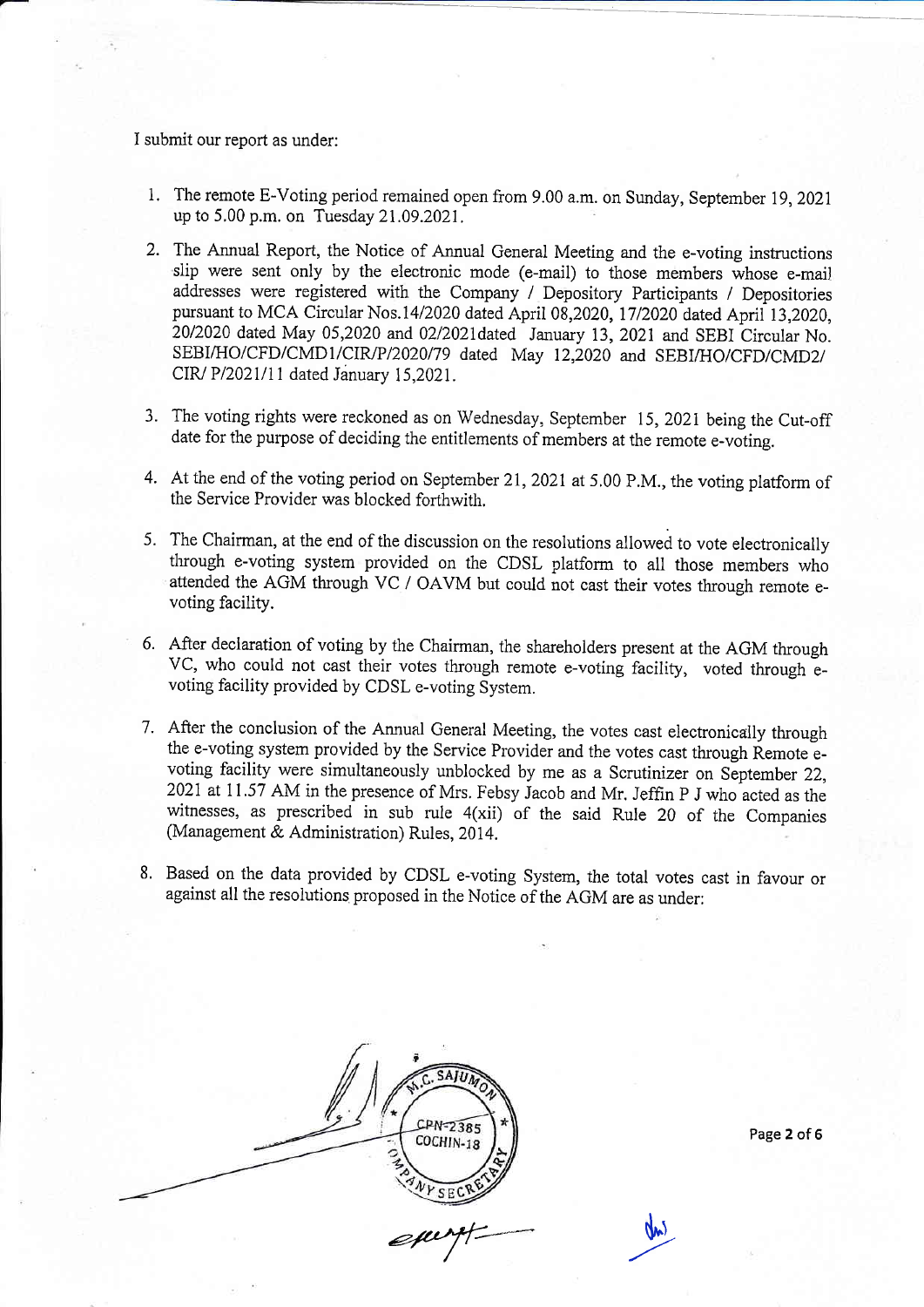#### (a) RESOLUTION -1

To receive, consider and adopt the Audited Stand alone and Audited Consolidated financial statements of the company for the financial year ended 31<sup>st</sup> March 2021and reports of Directors and Auditors thereon.

| (i) Voted in favor of the resolution:    |                 |                               |           |
|------------------------------------------|-----------------|-------------------------------|-----------|
| Particulars                              | Remote E-voting | E-voting at the<br><b>AGM</b> | Total     |
| Number of members voting                 | 86              |                               | 88        |
| Number of votes cast by them             | 5823776199      | 21                            | 582376220 |
| % of total number of valid<br>votes cast | 100%            | 100%                          | 100%      |

| (ii)<br>Voted against the resolution:    |                 |                               |           |
|------------------------------------------|-----------------|-------------------------------|-----------|
| Particulars                              | Remote E-voting | E-voting at the<br><b>AGM</b> | Total     |
| Number of members voting                 | Nil             | Nil                           | Nil       |
| Number of votes cast by them             | Nil             | Nil                           | Nil       |
| % of total number of valid<br>votes cast | NA              | NA                            | <b>NA</b> |

|  | (iii) In valid Votes-NIL |
|--|--------------------------|

## (b) RESOLUTION -2

To fix remuneration of Statutory Auditors and Branch Auditors for the Financial year 2021-22

| Voted in favor of the resolution:        |                 |                        |           |
|------------------------------------------|-----------------|------------------------|-----------|
| Particulars                              | Remote E-voting | E-voting at the<br>AGM | Total     |
| Number of members voting                 | 84              |                        | 86        |
| Number of votes cast by them             | 582376151       | 21                     | 582376172 |
| % of total number of valid<br>votes cast | 99.9999%        | 100%                   | 100%      |



Page 3 of 6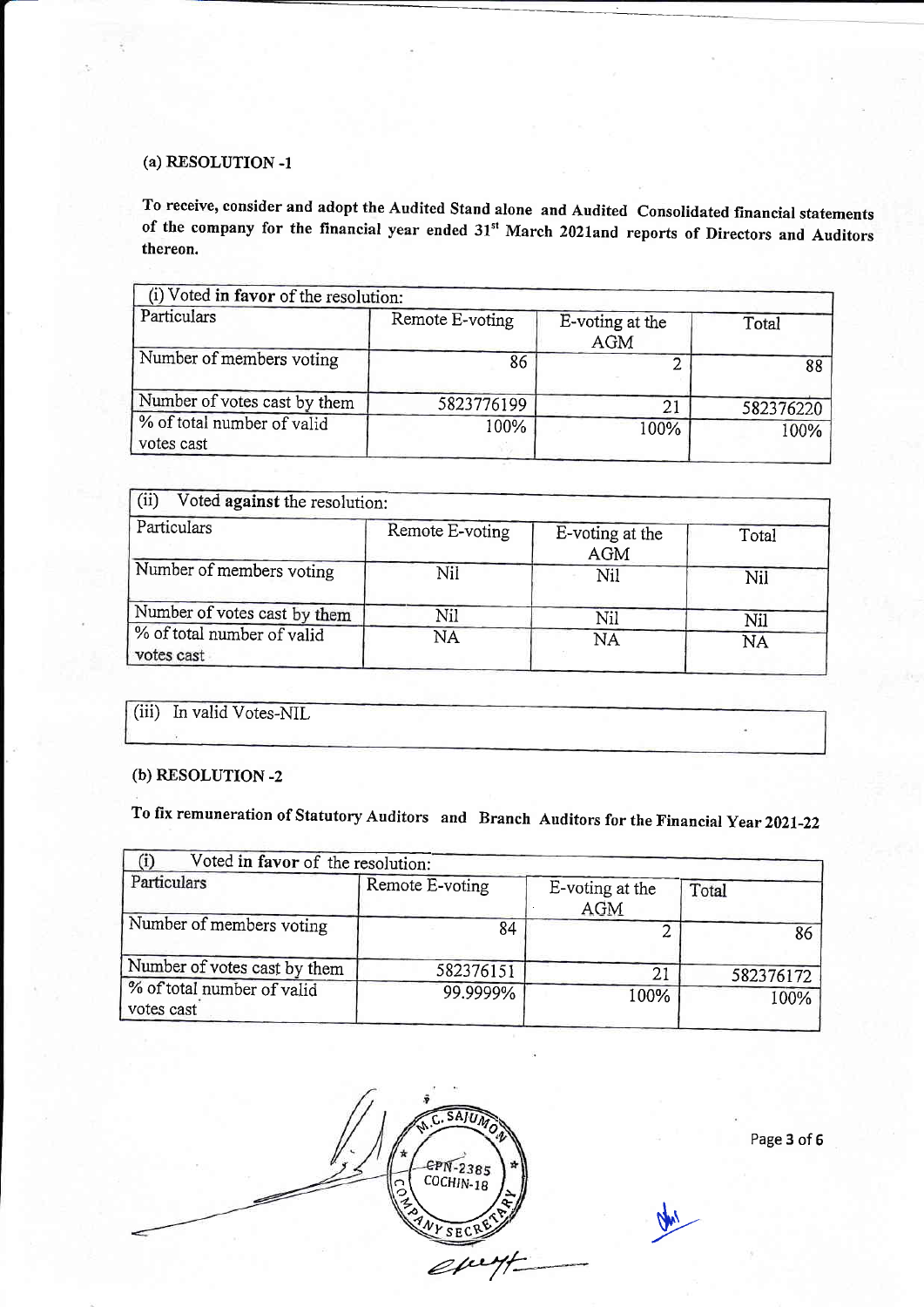| (ii)<br>Voted against the resolution:    |                 |                        |         |
|------------------------------------------|-----------------|------------------------|---------|
| Particulars                              | Remote E-voting | E-voting at the<br>AGM | Total   |
| Number of members voting                 |                 | Nil                    |         |
| Number of votes cast by them             |                 | Nil                    |         |
| % of total number of valid<br>votes cast | 0.0001%         | <b>NA</b>              | 0.0001% |

(iii) In valid Votes-NIL

#### RESOLUTION --3

# To elect Ms Aparna S Sharma (DIN:07798544) as Director of the Company.:

| Voted in favor of the resolution:        |                 |                        |           |
|------------------------------------------|-----------------|------------------------|-----------|
| Particulars                              | Remote E-voting | E-voting at the<br>AGM | Total     |
| Number of members voting                 |                 |                        | 83        |
| Number of votes cast by them             | 582374038       | 21                     | 582374059 |
| % of total number of valid<br>votes cast | 99.9996%        | 100%                   | 99.9996%  |

| $\rm (ii)$<br>Voted against the resolution: |                 |                               |         |
|---------------------------------------------|-----------------|-------------------------------|---------|
| Particulars                                 | Remote E-voting | E-voting at the<br><b>AGM</b> | Total   |
| Number of members voting                    |                 | Nil                           | 4       |
| Number of votes cast by them                | 2121            | Nil                           | 2121    |
| % of total number of valid<br>votes cast    | 0.0004%         | <b>NA</b>                     | 0.0004% |

| (iii) In valid Votes-NIL |  |
|--------------------------|--|
|                          |  |
|                          |  |

SAJUM

CPN-2385<br>COCHIN-18

VYSEC

 $e^{\mu\nu\gamma/2}$ 

)-

gw

Page 4 of 6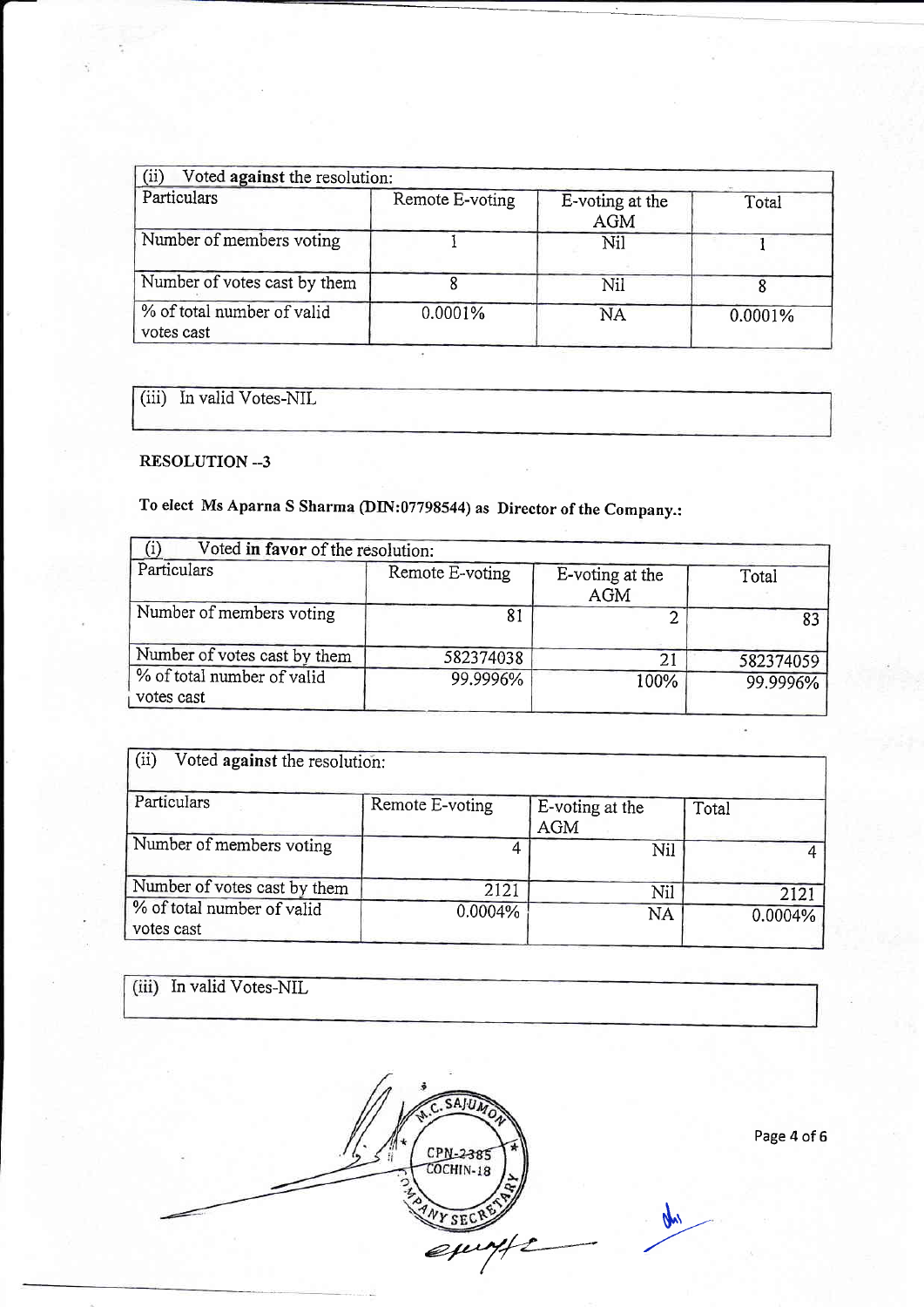#### RESOLUTION --4

To pay a Remuneration of Rs. 85,000/- plus out of pocket expenses (Subject to a maximum of Rs. 10,000/-) to the Cost Auditors appointed by the Board of Directors of the company to conduct the audit of the Cost records of the company for the Financial year 2021-22

| Voted in favor of the resolution:        |                 |                               |           |
|------------------------------------------|-----------------|-------------------------------|-----------|
| Particulars                              | Remote E-voting | E-voting at the<br><b>AGM</b> | Total     |
| Number of members voting                 |                 |                               | 83        |
| Number of votes cast by them             | 582375740       | 21                            | 582375761 |
| % of total number of valid<br>votes cast | 99.9999%        | 100%                          | 99.9999%  |

| (ii)<br>Voted against the resolution:    |                 |                               |         |
|------------------------------------------|-----------------|-------------------------------|---------|
| Particulars                              | Remote E-voting | E-voting at the<br><b>AGM</b> | Total   |
| Number of members voting                 |                 | Nil                           |         |
| Number of votes cast by them             | 419             | Nil                           | 419     |
| % of total number of valid<br>votes cast | 0.0001%         | NA                            | 0.0001% |

(iii) In valid Votes-NIL

- 9. All the Resolutions mentioned in the Notice of the AGM as per details given above stand passed under Remote e-voting and e-voting done by the members of the Company at the Annual General Meeting with the requisite majority and hence deemed to have been passed at the AGM.
- 10. A list of Equity shareholders who voted "FOR", "AGAINST" the resolutions (Both through Remote E-voting and E-voting at the AGM) has been handed over to the Company Secretary.



Page 5 of 6

D--